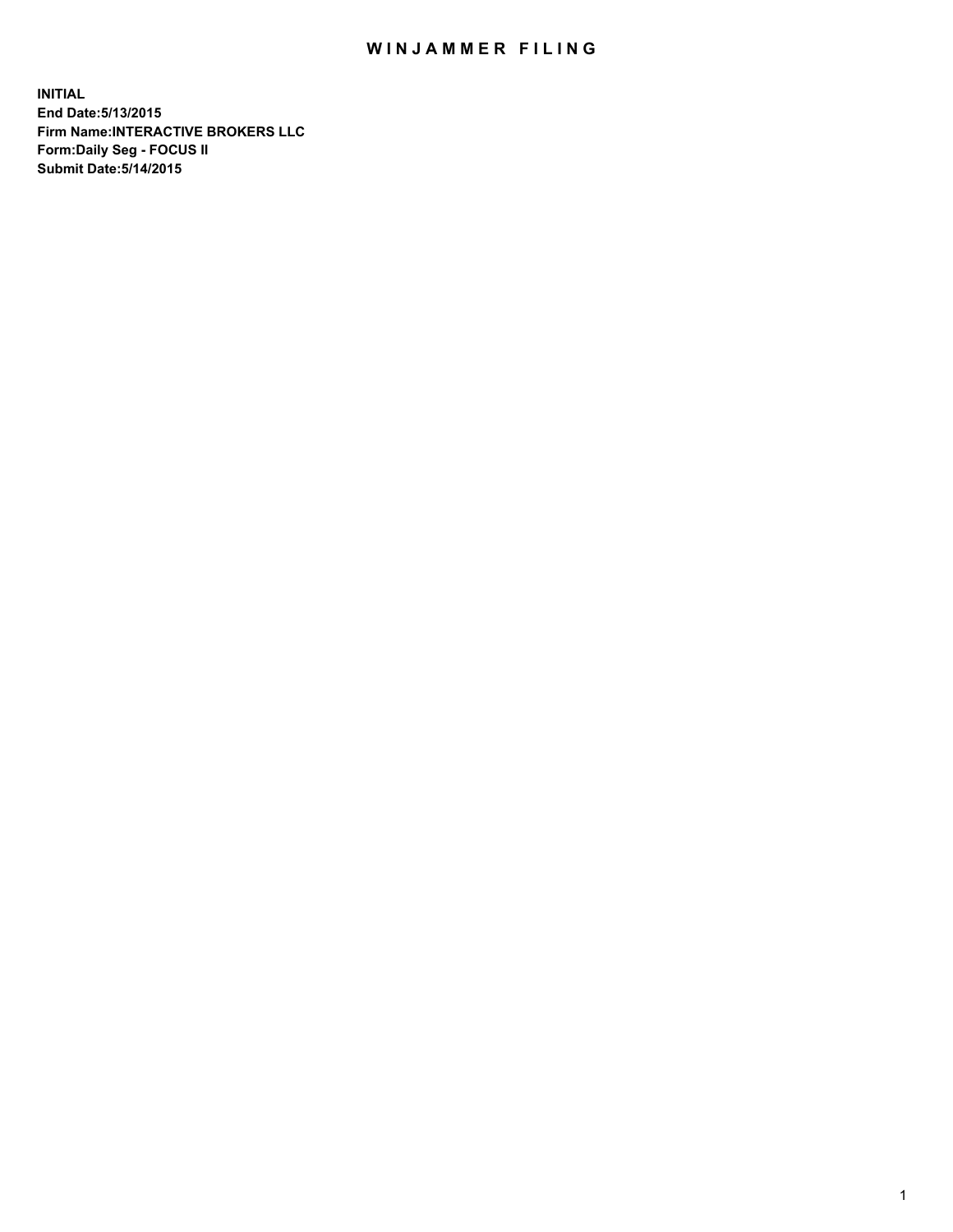## **INITIAL End Date:5/13/2015 Firm Name:INTERACTIVE BROKERS LLC Form:Daily Seg - FOCUS II Submit Date:5/14/2015 Daily Segregation - Cover Page**

| FCM's Customer Segregated Funds Residual Interest Target (choose one):<br>a. Minimum dollar amount: ; or<br>$\overline{\mathbf{0}}$<br>b. Minimum percentage of customer segregated funds required:% ; or<br>0<br>c. Dollar amount range between: and; or<br>155,000,000 245,000,000<br>d. Percentage range of customer segregated funds required between:% and%.<br>0 <sub>0</sub><br>FCM's Customer Secured Amount Funds Residual Interest Target (choose one):<br>a. Minimum dollar amount: ; or<br>$\overline{\mathbf{0}}$<br>b. Minimum percentage of customer secured funds required:% ; or<br>0<br>c. Dollar amount range between: and; or<br>80,000,000 120,000,000<br>d. Percentage range of customer secured funds required between:% and%.<br>0 <sub>0</sub><br>FCM's Cleared Swaps Customer Collateral Residual Interest Target (choose one):<br>a. Minimum dollar amount: ; or<br>$\overline{\mathbf{0}}$<br>b. Minimum percentage of cleared swaps customer collateral required:% ; or<br>$\overline{\mathbf{0}}$<br>c. Dollar amount range between: and; or<br>0 <sub>0</sub><br>d. Percentage range of cleared swaps customer collateral required between:% and%.<br>0 <sub>0</sub><br>Current ANC:on<br>2,517,091,060 13-MAY-2015<br><b>Broker Dealer Minimum</b><br>294,504,909<br>Debit/Deficit - CustomersCurrent AmountGross Amount<br>Domestic Debit/Deficit<br>2,393,959<br>Foreign Debit/Deficit<br><u>7,031,550 0</u><br>Debit/Deficit - Non CustomersCurrent AmountGross Amount<br>Domestic Debit/Deficit<br>0 <sub>0</sub><br>Foreign Debit/Deficit<br>0 <sub>0</sub><br>Proprietary Profit/Loss<br>Domestic Profit/Loss<br>$\overline{\mathbf{0}}$<br>Foreign Profit/Loss<br>$\underline{\mathbf{0}}$<br>Proprietary Open Trade Equity<br>Domestic OTE<br><u>0</u><br>Foreign OTE<br><u>0</u><br><b>SPAN</b><br><b>Customer SPAN Calculation</b><br>1,410,885,195<br>Non-Customer SPAN Calcualation<br>20,674,047<br>Proprietary Capital Charges<br><u>0</u><br>Minimum Dollar Amount Requirement<br>20,000,000 [7465]<br>Other NFA Dollar Amount Requirement<br>21,833,833 [7475] | Name of Company<br><b>Contact Name</b><br><b>Contact Phone Number</b><br><b>Contact Email Address</b> | <b>INTERACTIVE BROKERS LLC</b><br><b>Michael Ellman</b><br>203-422-8926<br>mellman@interactivebrokers.co<br>$m$ |
|----------------------------------------------------------------------------------------------------------------------------------------------------------------------------------------------------------------------------------------------------------------------------------------------------------------------------------------------------------------------------------------------------------------------------------------------------------------------------------------------------------------------------------------------------------------------------------------------------------------------------------------------------------------------------------------------------------------------------------------------------------------------------------------------------------------------------------------------------------------------------------------------------------------------------------------------------------------------------------------------------------------------------------------------------------------------------------------------------------------------------------------------------------------------------------------------------------------------------------------------------------------------------------------------------------------------------------------------------------------------------------------------------------------------------------------------------------------------------------------------------------------------------------------------------------------------------------------------------------------------------------------------------------------------------------------------------------------------------------------------------------------------------------------------------------------------------------------------------------------------------------------------------------------------------------------------------------------------------------------------------------------------------------------------------------------------------------------------------------------|-------------------------------------------------------------------------------------------------------|-----------------------------------------------------------------------------------------------------------------|
|                                                                                                                                                                                                                                                                                                                                                                                                                                                                                                                                                                                                                                                                                                                                                                                                                                                                                                                                                                                                                                                                                                                                                                                                                                                                                                                                                                                                                                                                                                                                                                                                                                                                                                                                                                                                                                                                                                                                                                                                                                                                                                                |                                                                                                       |                                                                                                                 |
|                                                                                                                                                                                                                                                                                                                                                                                                                                                                                                                                                                                                                                                                                                                                                                                                                                                                                                                                                                                                                                                                                                                                                                                                                                                                                                                                                                                                                                                                                                                                                                                                                                                                                                                                                                                                                                                                                                                                                                                                                                                                                                                |                                                                                                       |                                                                                                                 |
|                                                                                                                                                                                                                                                                                                                                                                                                                                                                                                                                                                                                                                                                                                                                                                                                                                                                                                                                                                                                                                                                                                                                                                                                                                                                                                                                                                                                                                                                                                                                                                                                                                                                                                                                                                                                                                                                                                                                                                                                                                                                                                                |                                                                                                       |                                                                                                                 |
|                                                                                                                                                                                                                                                                                                                                                                                                                                                                                                                                                                                                                                                                                                                                                                                                                                                                                                                                                                                                                                                                                                                                                                                                                                                                                                                                                                                                                                                                                                                                                                                                                                                                                                                                                                                                                                                                                                                                                                                                                                                                                                                |                                                                                                       |                                                                                                                 |
|                                                                                                                                                                                                                                                                                                                                                                                                                                                                                                                                                                                                                                                                                                                                                                                                                                                                                                                                                                                                                                                                                                                                                                                                                                                                                                                                                                                                                                                                                                                                                                                                                                                                                                                                                                                                                                                                                                                                                                                                                                                                                                                |                                                                                                       |                                                                                                                 |
|                                                                                                                                                                                                                                                                                                                                                                                                                                                                                                                                                                                                                                                                                                                                                                                                                                                                                                                                                                                                                                                                                                                                                                                                                                                                                                                                                                                                                                                                                                                                                                                                                                                                                                                                                                                                                                                                                                                                                                                                                                                                                                                |                                                                                                       |                                                                                                                 |
|                                                                                                                                                                                                                                                                                                                                                                                                                                                                                                                                                                                                                                                                                                                                                                                                                                                                                                                                                                                                                                                                                                                                                                                                                                                                                                                                                                                                                                                                                                                                                                                                                                                                                                                                                                                                                                                                                                                                                                                                                                                                                                                |                                                                                                       |                                                                                                                 |
|                                                                                                                                                                                                                                                                                                                                                                                                                                                                                                                                                                                                                                                                                                                                                                                                                                                                                                                                                                                                                                                                                                                                                                                                                                                                                                                                                                                                                                                                                                                                                                                                                                                                                                                                                                                                                                                                                                                                                                                                                                                                                                                |                                                                                                       |                                                                                                                 |
|                                                                                                                                                                                                                                                                                                                                                                                                                                                                                                                                                                                                                                                                                                                                                                                                                                                                                                                                                                                                                                                                                                                                                                                                                                                                                                                                                                                                                                                                                                                                                                                                                                                                                                                                                                                                                                                                                                                                                                                                                                                                                                                |                                                                                                       |                                                                                                                 |
|                                                                                                                                                                                                                                                                                                                                                                                                                                                                                                                                                                                                                                                                                                                                                                                                                                                                                                                                                                                                                                                                                                                                                                                                                                                                                                                                                                                                                                                                                                                                                                                                                                                                                                                                                                                                                                                                                                                                                                                                                                                                                                                |                                                                                                       |                                                                                                                 |
|                                                                                                                                                                                                                                                                                                                                                                                                                                                                                                                                                                                                                                                                                                                                                                                                                                                                                                                                                                                                                                                                                                                                                                                                                                                                                                                                                                                                                                                                                                                                                                                                                                                                                                                                                                                                                                                                                                                                                                                                                                                                                                                |                                                                                                       |                                                                                                                 |
|                                                                                                                                                                                                                                                                                                                                                                                                                                                                                                                                                                                                                                                                                                                                                                                                                                                                                                                                                                                                                                                                                                                                                                                                                                                                                                                                                                                                                                                                                                                                                                                                                                                                                                                                                                                                                                                                                                                                                                                                                                                                                                                |                                                                                                       |                                                                                                                 |
|                                                                                                                                                                                                                                                                                                                                                                                                                                                                                                                                                                                                                                                                                                                                                                                                                                                                                                                                                                                                                                                                                                                                                                                                                                                                                                                                                                                                                                                                                                                                                                                                                                                                                                                                                                                                                                                                                                                                                                                                                                                                                                                |                                                                                                       |                                                                                                                 |
|                                                                                                                                                                                                                                                                                                                                                                                                                                                                                                                                                                                                                                                                                                                                                                                                                                                                                                                                                                                                                                                                                                                                                                                                                                                                                                                                                                                                                                                                                                                                                                                                                                                                                                                                                                                                                                                                                                                                                                                                                                                                                                                |                                                                                                       |                                                                                                                 |
|                                                                                                                                                                                                                                                                                                                                                                                                                                                                                                                                                                                                                                                                                                                                                                                                                                                                                                                                                                                                                                                                                                                                                                                                                                                                                                                                                                                                                                                                                                                                                                                                                                                                                                                                                                                                                                                                                                                                                                                                                                                                                                                |                                                                                                       |                                                                                                                 |
|                                                                                                                                                                                                                                                                                                                                                                                                                                                                                                                                                                                                                                                                                                                                                                                                                                                                                                                                                                                                                                                                                                                                                                                                                                                                                                                                                                                                                                                                                                                                                                                                                                                                                                                                                                                                                                                                                                                                                                                                                                                                                                                |                                                                                                       |                                                                                                                 |
|                                                                                                                                                                                                                                                                                                                                                                                                                                                                                                                                                                                                                                                                                                                                                                                                                                                                                                                                                                                                                                                                                                                                                                                                                                                                                                                                                                                                                                                                                                                                                                                                                                                                                                                                                                                                                                                                                                                                                                                                                                                                                                                |                                                                                                       |                                                                                                                 |
|                                                                                                                                                                                                                                                                                                                                                                                                                                                                                                                                                                                                                                                                                                                                                                                                                                                                                                                                                                                                                                                                                                                                                                                                                                                                                                                                                                                                                                                                                                                                                                                                                                                                                                                                                                                                                                                                                                                                                                                                                                                                                                                |                                                                                                       |                                                                                                                 |
|                                                                                                                                                                                                                                                                                                                                                                                                                                                                                                                                                                                                                                                                                                                                                                                                                                                                                                                                                                                                                                                                                                                                                                                                                                                                                                                                                                                                                                                                                                                                                                                                                                                                                                                                                                                                                                                                                                                                                                                                                                                                                                                |                                                                                                       |                                                                                                                 |
|                                                                                                                                                                                                                                                                                                                                                                                                                                                                                                                                                                                                                                                                                                                                                                                                                                                                                                                                                                                                                                                                                                                                                                                                                                                                                                                                                                                                                                                                                                                                                                                                                                                                                                                                                                                                                                                                                                                                                                                                                                                                                                                |                                                                                                       |                                                                                                                 |
|                                                                                                                                                                                                                                                                                                                                                                                                                                                                                                                                                                                                                                                                                                                                                                                                                                                                                                                                                                                                                                                                                                                                                                                                                                                                                                                                                                                                                                                                                                                                                                                                                                                                                                                                                                                                                                                                                                                                                                                                                                                                                                                |                                                                                                       |                                                                                                                 |
|                                                                                                                                                                                                                                                                                                                                                                                                                                                                                                                                                                                                                                                                                                                                                                                                                                                                                                                                                                                                                                                                                                                                                                                                                                                                                                                                                                                                                                                                                                                                                                                                                                                                                                                                                                                                                                                                                                                                                                                                                                                                                                                |                                                                                                       |                                                                                                                 |
|                                                                                                                                                                                                                                                                                                                                                                                                                                                                                                                                                                                                                                                                                                                                                                                                                                                                                                                                                                                                                                                                                                                                                                                                                                                                                                                                                                                                                                                                                                                                                                                                                                                                                                                                                                                                                                                                                                                                                                                                                                                                                                                |                                                                                                       |                                                                                                                 |
|                                                                                                                                                                                                                                                                                                                                                                                                                                                                                                                                                                                                                                                                                                                                                                                                                                                                                                                                                                                                                                                                                                                                                                                                                                                                                                                                                                                                                                                                                                                                                                                                                                                                                                                                                                                                                                                                                                                                                                                                                                                                                                                |                                                                                                       |                                                                                                                 |
|                                                                                                                                                                                                                                                                                                                                                                                                                                                                                                                                                                                                                                                                                                                                                                                                                                                                                                                                                                                                                                                                                                                                                                                                                                                                                                                                                                                                                                                                                                                                                                                                                                                                                                                                                                                                                                                                                                                                                                                                                                                                                                                |                                                                                                       |                                                                                                                 |
|                                                                                                                                                                                                                                                                                                                                                                                                                                                                                                                                                                                                                                                                                                                                                                                                                                                                                                                                                                                                                                                                                                                                                                                                                                                                                                                                                                                                                                                                                                                                                                                                                                                                                                                                                                                                                                                                                                                                                                                                                                                                                                                |                                                                                                       |                                                                                                                 |
|                                                                                                                                                                                                                                                                                                                                                                                                                                                                                                                                                                                                                                                                                                                                                                                                                                                                                                                                                                                                                                                                                                                                                                                                                                                                                                                                                                                                                                                                                                                                                                                                                                                                                                                                                                                                                                                                                                                                                                                                                                                                                                                |                                                                                                       |                                                                                                                 |
|                                                                                                                                                                                                                                                                                                                                                                                                                                                                                                                                                                                                                                                                                                                                                                                                                                                                                                                                                                                                                                                                                                                                                                                                                                                                                                                                                                                                                                                                                                                                                                                                                                                                                                                                                                                                                                                                                                                                                                                                                                                                                                                |                                                                                                       |                                                                                                                 |
|                                                                                                                                                                                                                                                                                                                                                                                                                                                                                                                                                                                                                                                                                                                                                                                                                                                                                                                                                                                                                                                                                                                                                                                                                                                                                                                                                                                                                                                                                                                                                                                                                                                                                                                                                                                                                                                                                                                                                                                                                                                                                                                |                                                                                                       |                                                                                                                 |
|                                                                                                                                                                                                                                                                                                                                                                                                                                                                                                                                                                                                                                                                                                                                                                                                                                                                                                                                                                                                                                                                                                                                                                                                                                                                                                                                                                                                                                                                                                                                                                                                                                                                                                                                                                                                                                                                                                                                                                                                                                                                                                                |                                                                                                       |                                                                                                                 |
|                                                                                                                                                                                                                                                                                                                                                                                                                                                                                                                                                                                                                                                                                                                                                                                                                                                                                                                                                                                                                                                                                                                                                                                                                                                                                                                                                                                                                                                                                                                                                                                                                                                                                                                                                                                                                                                                                                                                                                                                                                                                                                                |                                                                                                       |                                                                                                                 |
|                                                                                                                                                                                                                                                                                                                                                                                                                                                                                                                                                                                                                                                                                                                                                                                                                                                                                                                                                                                                                                                                                                                                                                                                                                                                                                                                                                                                                                                                                                                                                                                                                                                                                                                                                                                                                                                                                                                                                                                                                                                                                                                |                                                                                                       |                                                                                                                 |
|                                                                                                                                                                                                                                                                                                                                                                                                                                                                                                                                                                                                                                                                                                                                                                                                                                                                                                                                                                                                                                                                                                                                                                                                                                                                                                                                                                                                                                                                                                                                                                                                                                                                                                                                                                                                                                                                                                                                                                                                                                                                                                                |                                                                                                       |                                                                                                                 |
|                                                                                                                                                                                                                                                                                                                                                                                                                                                                                                                                                                                                                                                                                                                                                                                                                                                                                                                                                                                                                                                                                                                                                                                                                                                                                                                                                                                                                                                                                                                                                                                                                                                                                                                                                                                                                                                                                                                                                                                                                                                                                                                |                                                                                                       |                                                                                                                 |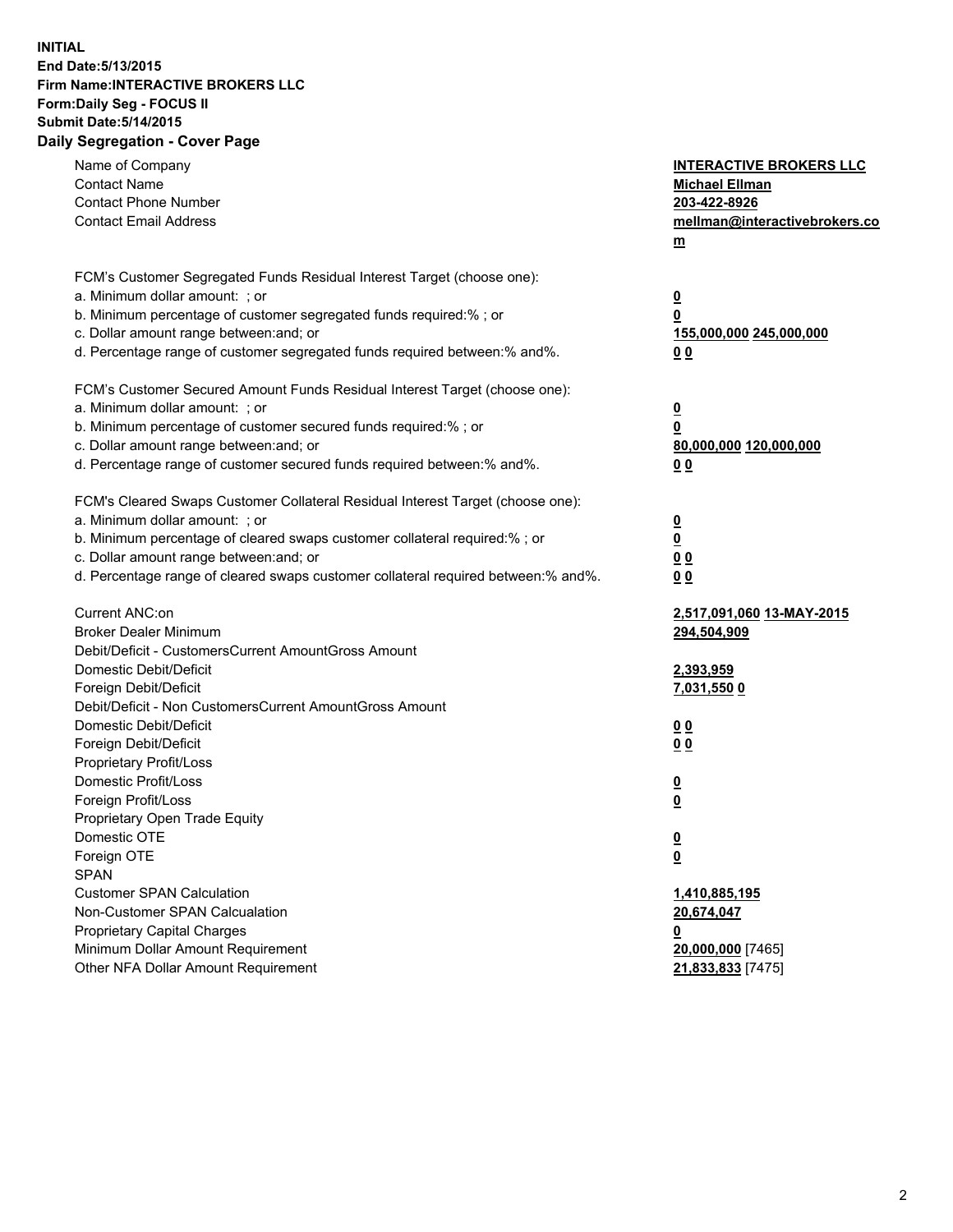## **INITIAL End Date:5/13/2015 Firm Name:INTERACTIVE BROKERS LLC Form:Daily Seg - FOCUS II Submit Date:5/14/2015 Daily Segregation - Secured Amounts**

|                | Daily Jegregation - Jeculed Aniounts                                                                       |                                   |
|----------------|------------------------------------------------------------------------------------------------------------|-----------------------------------|
|                | Foreign Futures and Foreign Options Secured Amounts                                                        |                                   |
|                | Amount required to be set aside pursuant to law, rule or regulation of a foreign                           | $0$ [7305]                        |
|                | government or a rule of a self-regulatory organization authorized thereunder                               |                                   |
| 1.             | Net ledger balance - Foreign Futures and Foreign Option Trading - All Customers                            |                                   |
|                | A. Cash                                                                                                    | 583,220,310 [7315]                |
|                | B. Securities (at market)                                                                                  | $0$ [7317]                        |
| 2.             | Net unrealized profit (loss) in open futures contracts traded on a foreign board of trade                  | -32,001,270 [7325]                |
| 3.             | Exchange traded options                                                                                    |                                   |
|                | a. Market value of open option contracts purchased on a foreign board of trade                             | 200,106 [7335]                    |
|                | b. Market value of open contracts granted (sold) on a foreign board of trade                               | -35,049 [7337]                    |
| 4.             | Net equity (deficit) (add lines 1.2. and 3.)                                                               | 551,384,097 [7345]                |
| 5.             | Account liquidating to a deficit and account with a debit balances - gross amount                          | 7,031,550 [7351]                  |
|                | Less: amount offset by customer owned securities                                                           | 0 [7352] 7,031,550 [7354]         |
| 6.             | Amount required to be set aside as the secured amount - Net Liquidating Equity                             | 558,415,647 [7355]                |
|                | Method (add lines 4 and 5)                                                                                 |                                   |
| 7.             | Greater of amount required to be set aside pursuant to foreign jurisdiction (above) or line                | 558,415,647 [7360]                |
|                | 6.                                                                                                         |                                   |
|                | FUNDS DEPOSITED IN SEPARATE REGULATION 30.7 ACCOUNTS                                                       |                                   |
| $\mathbf{1}$ . | Cash in banks                                                                                              |                                   |
|                | A. Banks located in the United States                                                                      | $0$ [7500]                        |
|                | B. Other banks qualified under Regulation 30.7                                                             | 0 [7520] 0 [7530]                 |
| 2.             | Securities                                                                                                 |                                   |
|                | A. In safekeeping with banks located in the United States                                                  | 489,612,239 [7540]                |
|                | B. In safekeeping with other banks qualified under Regulation 30.7                                         | 0 [7560] 489,612,239 [7570]       |
| 3.             | Equities with registered futures commission merchants                                                      |                                   |
|                | A. Cash                                                                                                    | $0$ [7580]                        |
|                | <b>B.</b> Securities                                                                                       | $0$ [7590]                        |
|                | C. Unrealized gain (loss) on open futures contracts                                                        | $0$ [7600]                        |
|                | D. Value of long option contracts                                                                          | $0$ [7610]                        |
|                | E. Value of short option contracts                                                                         | 0 [7615] 0 [7620]                 |
| 4.             | Amounts held by clearing organizations of foreign boards of trade                                          |                                   |
|                | A. Cash                                                                                                    | $0$ [7640]                        |
|                | <b>B.</b> Securities                                                                                       | $0$ [7650]                        |
|                | C. Amount due to (from) clearing organization - daily variation                                            | $0$ [7660]                        |
|                | D. Value of long option contracts                                                                          | $0$ [7670]                        |
|                | E. Value of short option contracts                                                                         | 0 [7675] 0 [7680]                 |
| 5.             | Amounts held by members of foreign boards of trade                                                         |                                   |
|                | A. Cash                                                                                                    | 187,742,769 [7700]                |
|                | <b>B.</b> Securities                                                                                       | $0$ [7710]                        |
|                | C. Unrealized gain (loss) on open futures contracts                                                        | -7,175,424 [7720]                 |
|                | D. Value of long option contracts                                                                          | 200,104 [7730]                    |
|                | E. Value of short option contracts                                                                         | -35,046 [7735] 180,732,403 [7740] |
| 6.             | Amounts with other depositories designated by a foreign board of trade                                     | 0 [7760]                          |
| 7.             | Segregated funds on hand                                                                                   | $0$ [7765]                        |
| 8.             | Total funds in separate section 30.7 accounts                                                              | 670,344,642 [7770]                |
| 9.             | Excess (deficiency) Set Aside for Secured Amount (subtract line 7 Secured Statement<br>Page 1 from Line 8) | 111,928,995 [7380]                |
| 10.            | Management Target Amount for Excess funds in separate section 30.7 accounts                                | 80,000,000 [7780]                 |
| 11.            | Excess (deficiency) funds in separate 30.7 accounts over (under) Management Target                         | 31,928,995 [7785]                 |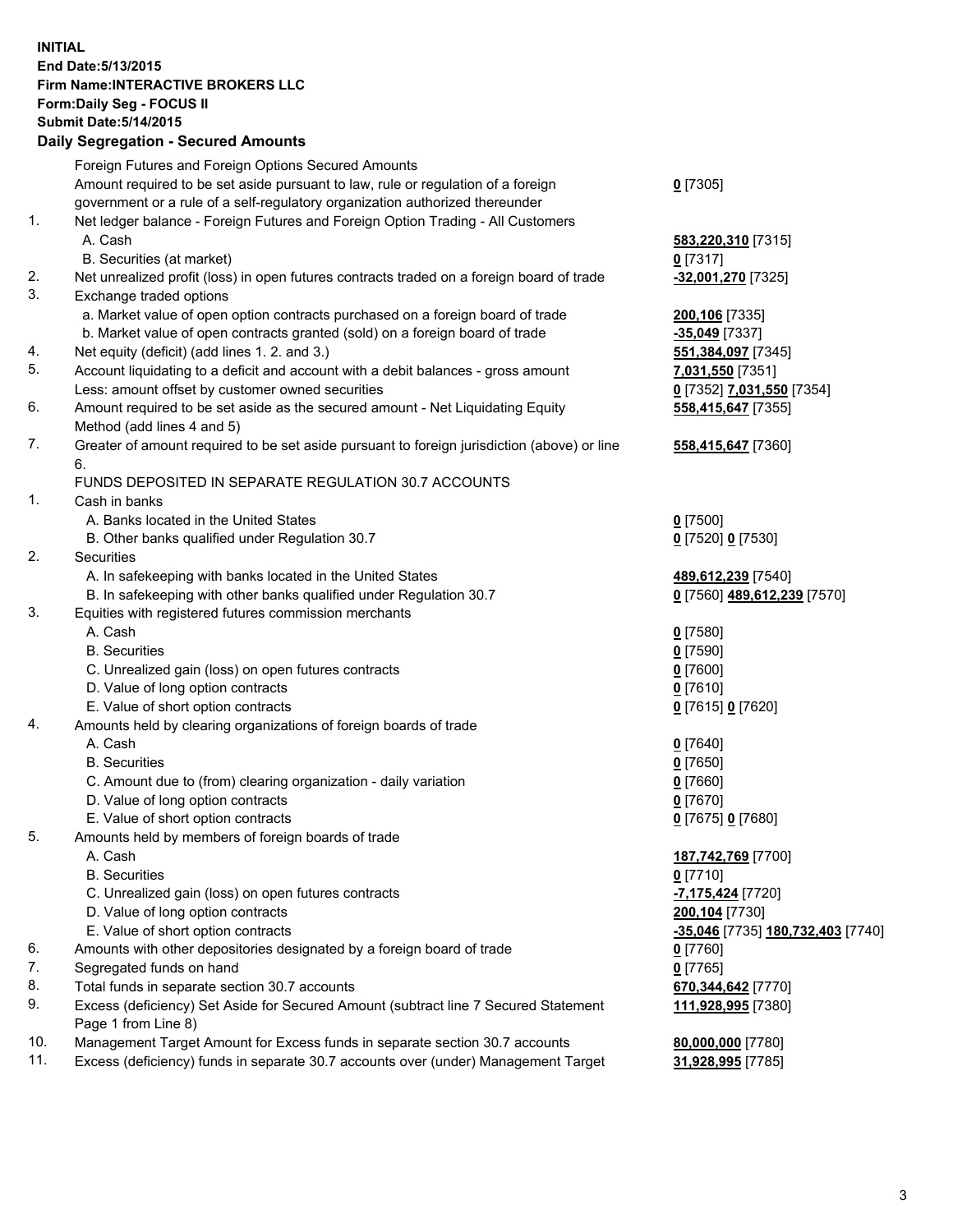**INITIAL End Date:5/13/2015 Firm Name:INTERACTIVE BROKERS LLC Form:Daily Seg - FOCUS II Submit Date:5/14/2015 Daily Segregation - Segregation Statement** SEGREGATION REQUIREMENTS(Section 4d(2) of the CEAct) 1. Net ledger balance A. Cash **2,651,725,497** [7010] B. Securities (at market) **0** [7020] 2. Net unrealized profit (loss) in open futures contracts traded on a contract market **-115,824,368** [7030] 3. Exchange traded options A. Add market value of open option contracts purchased on a contract market **126,270,002** [7032] B. Deduct market value of open option contracts granted (sold) on a contract market **-206,918,948** [7033] 4. Net equity (deficit) (add lines 1, 2 and 3) **2,455,252,183** [7040] 5. Accounts liquidating to a deficit and accounts with debit balances - gross amount **2,393,959** [7045] Less: amount offset by customer securities **0** [7047] **2,393,959** [7050] 6. Amount required to be segregated (add lines 4 and 5) **2,457,646,142** [7060] FUNDS IN SEGREGATED ACCOUNTS 7. Deposited in segregated funds bank accounts A. Cash **350,484,547** [7070] B. Securities representing investments of customers' funds (at market) **1,401,534,744** [7080] C. Securities held for particular customers or option customers in lieu of cash (at market) **0** [7090] 8. Margins on deposit with derivatives clearing organizations of contract markets A. Cash **11,079,381** [7100] B. Securities representing investments of customers' funds (at market) **111,433,365** [7110] C. Securities held for particular customers or option customers in lieu of cash (at market) **0** [7120] 9. Net settlement from (to) derivatives clearing organizations of contract markets **611,597** [7130] 10. Exchange traded options A. Value of open long option contracts **2,492,023** [7132] B. Value of open short option contracts **-7,159,520** [7133] 11. Net equities with other FCMs A. Net liquidating equity **-67,677,579** [7140] B. Securities representing investments of customers' funds (at market) **863,275,393** [7160] C. Securities held for particular customers or option customers in lieu of cash (at market) **0** [7170] 12. Segregated funds on hand **0** [7150] 13. Total amount in segregation (add lines 7 through 12) **2,666,073,951** [7180] 14. Excess (deficiency) funds in segregation (subtract line 6 from line 13) **208,427,809** [7190] 15. Management Target Amount for Excess funds in segregation **155,000,000** [7194]

16. Excess (deficiency) funds in segregation over (under) Management Target Amount Excess

**53,427,809** [7198]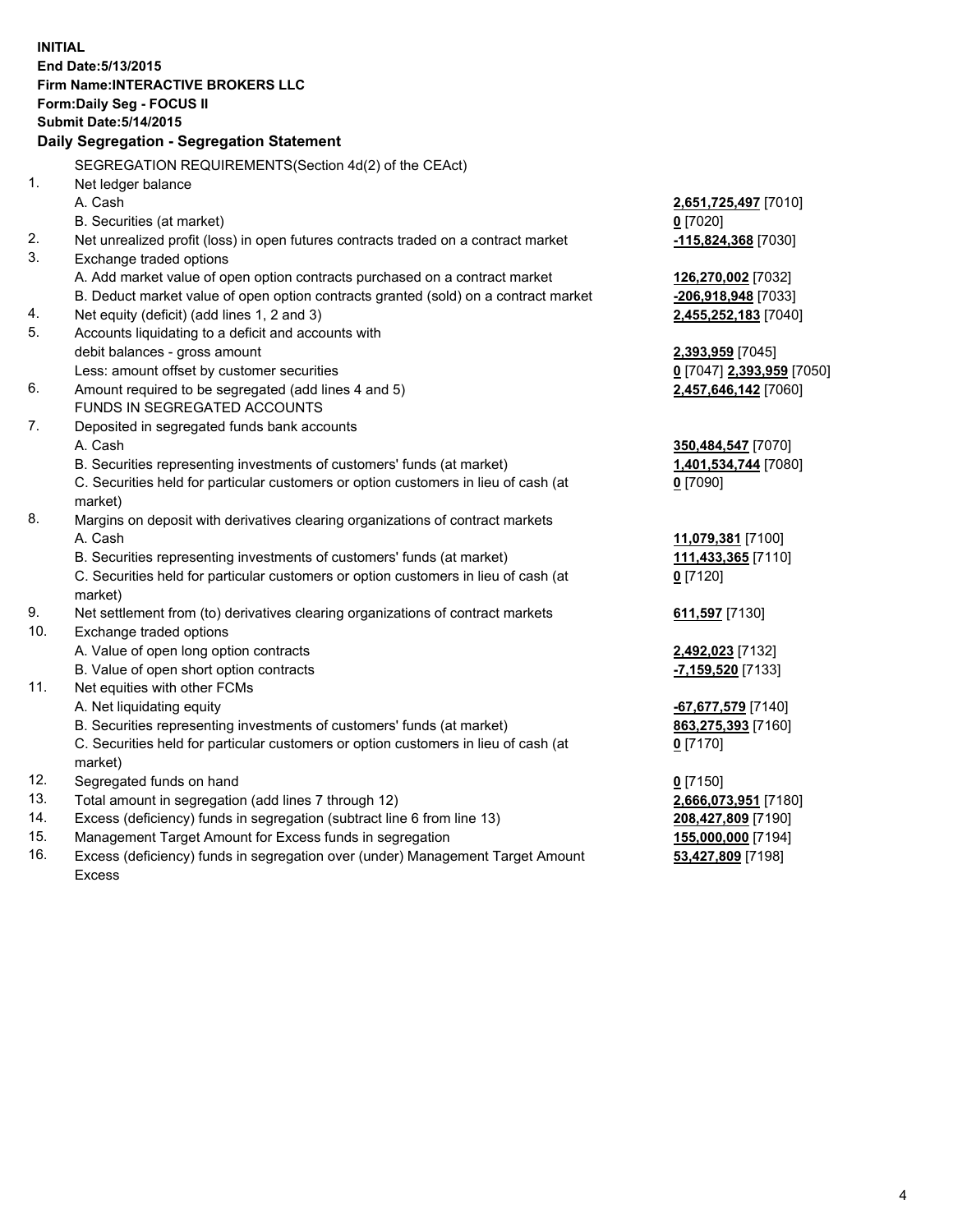## **INITIAL End Date:5/13/2015 Firm Name:INTERACTIVE BROKERS LLC Form:Daily Seg - FOCUS II Submit Date:5/14/2015 Daily Segregation - Supplemental**

| $\blacksquare$ | Total gross margin deficiencies - Segregated Funds Origin                                          | 2,244,436 [9100] |  |
|----------------|----------------------------------------------------------------------------------------------------|------------------|--|
| $\blacksquare$ | Total gross margin deficiencies - Secured Funds Origin                                             | 150,969 [9101]   |  |
| $\blacksquare$ | Total gross margin deficiencies - Cleared Swaps Customer Collateral Funds Origin                   | $0$ [9102]       |  |
| $\blacksquare$ | Total gross margin deficiencies - Noncustomer and Proprietary Accounts Origin                      | 0 [9103]         |  |
| $\blacksquare$ | Total number of accounts contributing to total gross margin deficiencies - Segregated              | 36 [9104]        |  |
|                | Funds Origin                                                                                       |                  |  |
| $\blacksquare$ | Total number of accounts contributing to total gross margin deficiencies - Secured<br>Funds Origin | $10$ [9105]      |  |
|                | Total number of accounts contributing to the total gross margin deficiencies - Cleared             | $0$ [9106]       |  |
|                | Swaps Customer Collateral Funds Origin                                                             |                  |  |
| $\blacksquare$ | Total number of accounts contributing to the total gross margin deficiencies -                     | 0 [9107]         |  |
|                | Noncustomer and Proprietary Accounts Origin                                                        |                  |  |
| $\blacksquare$ | Upload a copy of the firm's daily margin report the FCM uses to issue margin calls                 |                  |  |
|                | which corresponds with the reporting date.                                                         |                  |  |

05.13.2015 Commodity Margin Deficiency Report.xls